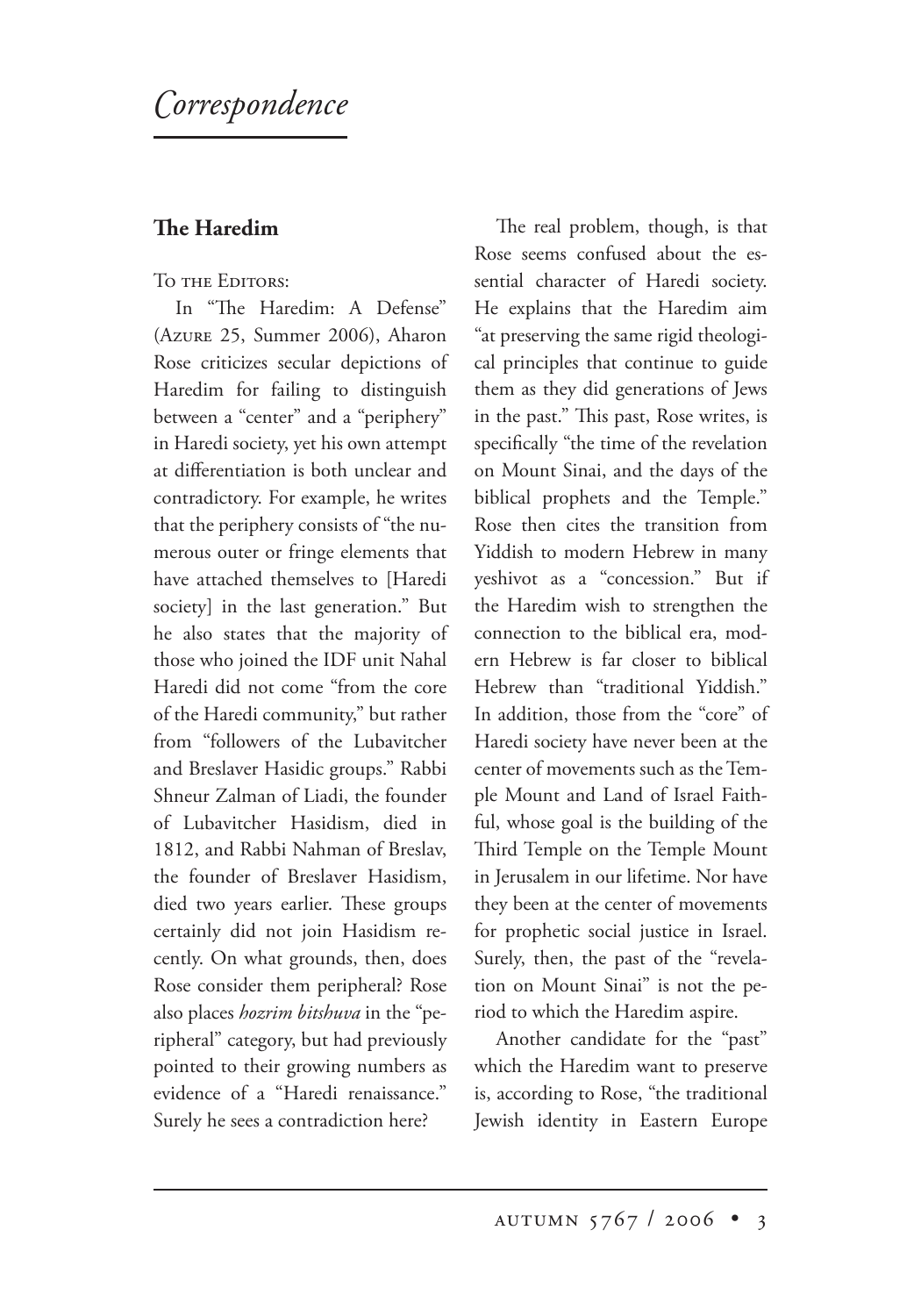that preceded the Emancipation." But again, which aspects of this particular past do the Haredim seek to preserve? The author already discounts dress and language when he asserts that the Haredim want to maintain "principles and values" rather than "praxis." Rose points to the value placed on education. Yet he does *not* consider universal yeshiva learning a value preserved from the past. Rather, he states that "the Haredim would be the first to admit, for instance, that the universal duty to study in a yeshiva derives from the distinctly *modern* need to rebuild the world of Tora that perished in the Holocaust." Moreover, he cites the Hazon Ish and the Slonimer Rebbe to support his claim for the modern creation of universal long-term learning. Once again, we are left with confusion, and little in the way of a definition of Haredim at all.

Rose's view that Haredi values "cannot, by their very nature, be upheld fully" contradicts the traditional Jewish understanding of halacha, and the two examples he uses to illustrate the point—the requirement to learn Tora day and night, and the prohibition on gossip—are misguided. Regarding the first example, later Jewish halachic authorities discuss how one can fulfill this requirement even though one works during the day. As for the second, the Hafetz Haim, in his introduction to *Shmirat Halashon*, states that the reason he wrote the book was to convince Jews that the laws of gossip *could* be observed in practice.

Finally, the "acceptance of rabbinic authority" is also not a value unique to Haredim. Does Rose mean to imply that the religious Zionists do not follow their rabbis? Even Reform and Conservative Jews do this. Furthermore, this is not a value preserved exclusively from the past, because the author has already agreed that "as a vehicle for the expansion of rabbinic authority, it [*daat tora*] is a new thing."

Overall, Rose fails to convince the reader of the shortcomings of modern academic literature in its efforts to characterize the nature and future of Haredim. Indeed, the author's personal ruminations and anecdotes only serve to obfuscate the subject.

**Joel Worthman** New York

TO THE EDITORS:

Aharon Rose assumes that there is no Jewish religious alternative to secularism other than that espoused by Haredi Jews. But surely a religious Judaism can be described, and lived, with the benefits of Judaism as practiced by the Haredim, but without its detriments. That Judaism is the classical biblical and rabbinic (talmudic)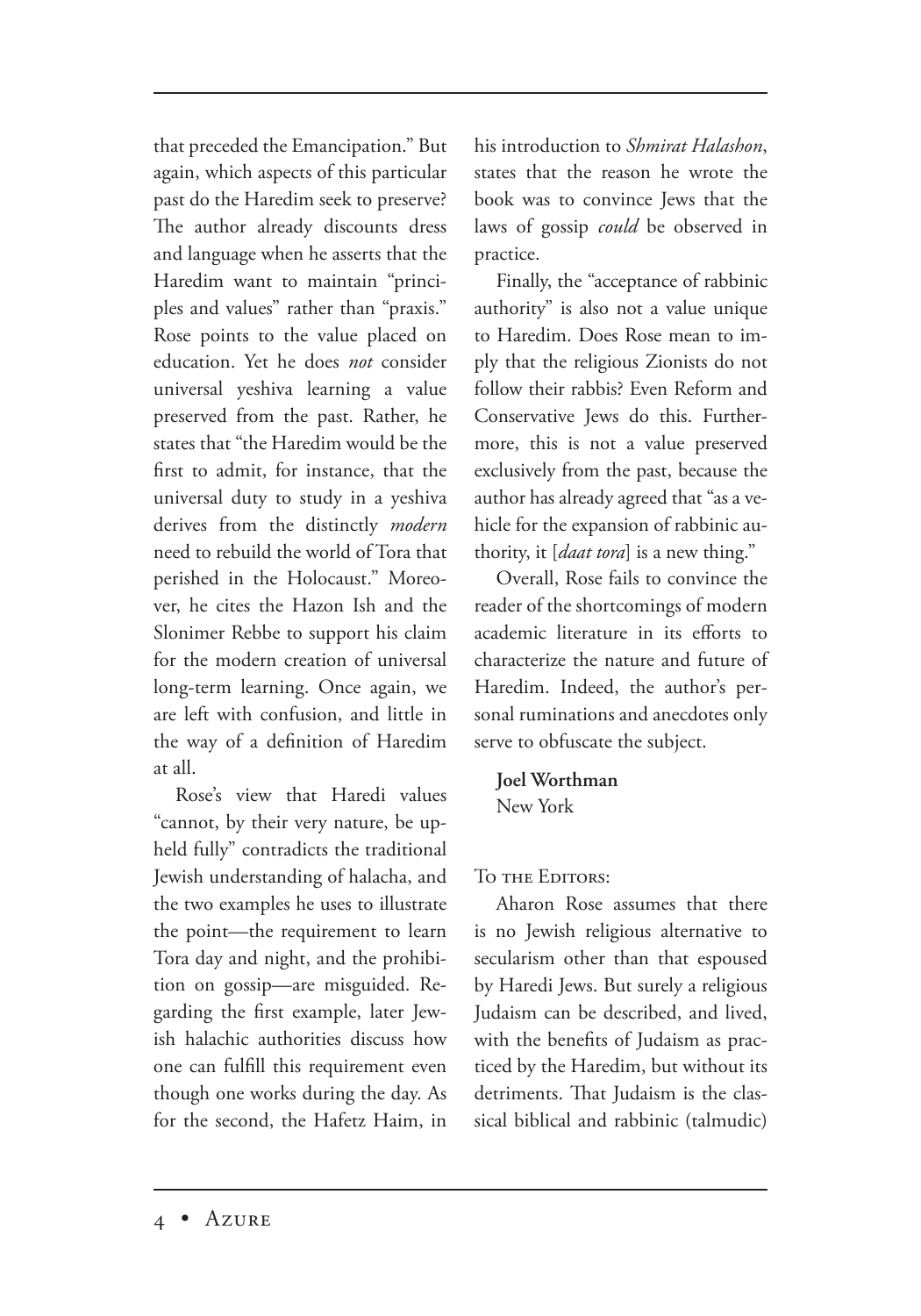model, without the problematic layers of Kabbala, Hasidism, and "Haredi Judaism."

In that regard, I note that the author—if he had his way—would put his two principles of the Haredi community before Maimonides' thirteen. But how can the twentieth-century idea of *daat tora* take precedence over the twelfth-century ideas of Maimonides, if we accept the Haredi principle of *yeridat hadorot*, which holds that recent religious attitudes are inferior to earlier ones? Doesn't the principle of *yeridat hadorot* compel us to accept Maimonides' much earlier view that the wisdom (*hochma*) of other peoples and nations, including particularly the sciences, is part of Tora and the way to love and fear God, even though it runs contrary to the more recent religious outlook of the Haredim? It would seem that the Haredi principles as described by Rose in his article *themselves* negate crucial ideas of Judaism as practiced by the Haredim, and may thus be considered self-contradictory.

#### **Lippman Bodoff**

Glen Rock, New Jersey

TO THE EDITORS:

Aharon Rose's essay was an impressive repudiation of intellectual thought about the Haredi lifestyle. Yet while he touched briefly upon the dialectic between the ideas of "progress" and *yeridat hadorot*, he ignored the scope and importance of, or at least misframed, the real battle that is taking place within the Haredi world today. Namely, just as the destruction of the Second Temple cast Jewish identity into crisis, the combined historical effects of the Emancipation, Zionism, and the creation of a sovereign Jewish state in the land of Israel have reignited, in modern times, the age-old war over the true nature of Judaism.

The revolutionary idea within Zionism is its goal of reinventing the Jewish people and the Jewish religion on Jewish land. This represents a fundamental shift in Jewish life from dependence—as was always the case in the diaspora—to sovereignty. From the beginning, the notion of Jewish sovereignty was contested by traditional Jewish communities, especially those that developed and thrived in the diaspora. Even before the advent of Zionism, in fact, traditional Jewish authorities opposed the very notion of rebellion against one's fate, or of attempting to hasten divine redemption. The reason is clear: The very *idea* of Jewish sovereignty and independence, taken to its logical conclusion, could lead eventually to the idea of Jewish independence from even God himself.

Naturally this causes serious ideological and theological implications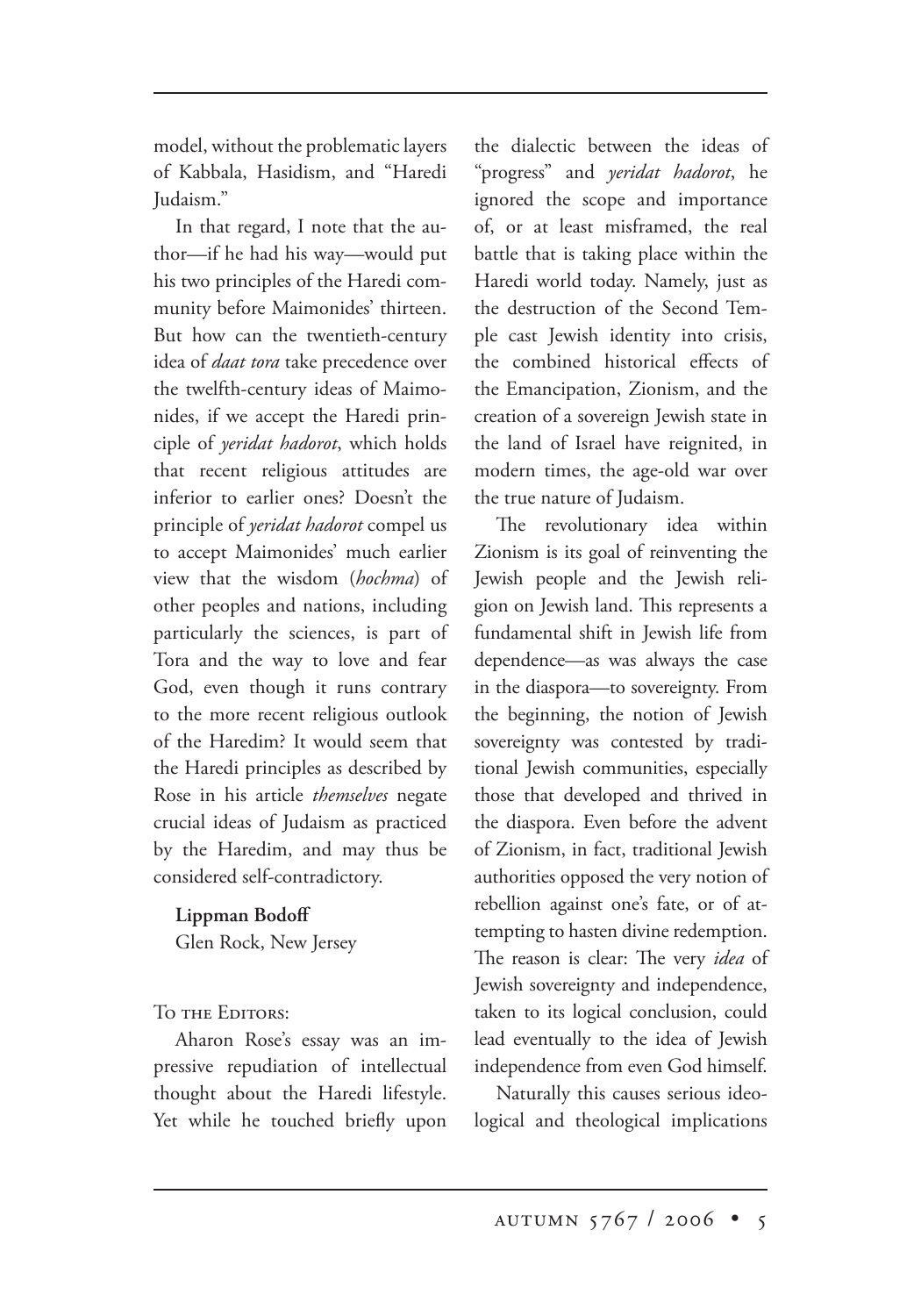for the Haredim. The revolutionary ideas of Zionism are in many ways opposed to the "rigid theological principles" upon which the Haredi community is based. Indeed, the Haredi community developed in an environment of complete dependence upon surrounding peoples, and so, even today, while Haredim may have established a flexible system to preserve [those] principles, they still operate within the same paradigm of dependence.

This is not to say that Judaism and Zionism are antithetical; despite what Jews such as the Neturei Karta say, Zionism is inherently Jewish. The reality is simply that because Judaism has always internalized elements of its host cultures, now that there is a sovereign Jewish state, the battle to determine the future of the Jewish people and religion is waged by the competing forces of Zionism and "diaspora-ism."

Rose is correct when he remarks that most of the supposed "Haredim" who, for example, serve in the IDF are not a part of the cohort who are "central to that society's vitality." Yet he is wrong to discount their potential contribution to the allaying of secular-religious tensions both in Israel and around the world. For in this "periphery" lies the difference between the path of national selfrealization and the fulfillment of the creative energy of the Jewish people, and the path of simply continuing on with the way of life that was before in a perpetual battle to continue the chain of tradition.

Rose beautifully notes the battle between a Judaism "incorporating certain aspects of contemporary Western liberal culture" and a Judaism finding refuge behind "the walls of tradition." Unfortunately, however, he simply sticks to the level of this battle that occurs over assimilation, a battle that has been commented on thousands of times ever since the walls of the ghettos were torn down. He ignores the other levels that are just as, if not more, important: The fight over the very soul of the Jewish people.

**Jason Lustig** Boston

AHARON ROSE RESPONDS:

Many thanks to those readers who pointed out lapses in clarity in my article, thus allowing me the opportunity to set the record straight.

Joel Worthman argues that I did not adequately distinguish between "core" and "peripheral" elements in Haredi society. This is a complicated issue, and one that would require its own essay. I thus cited the matter as merely one example of the type of issue that both popular and academic literature on Haredi society ignore,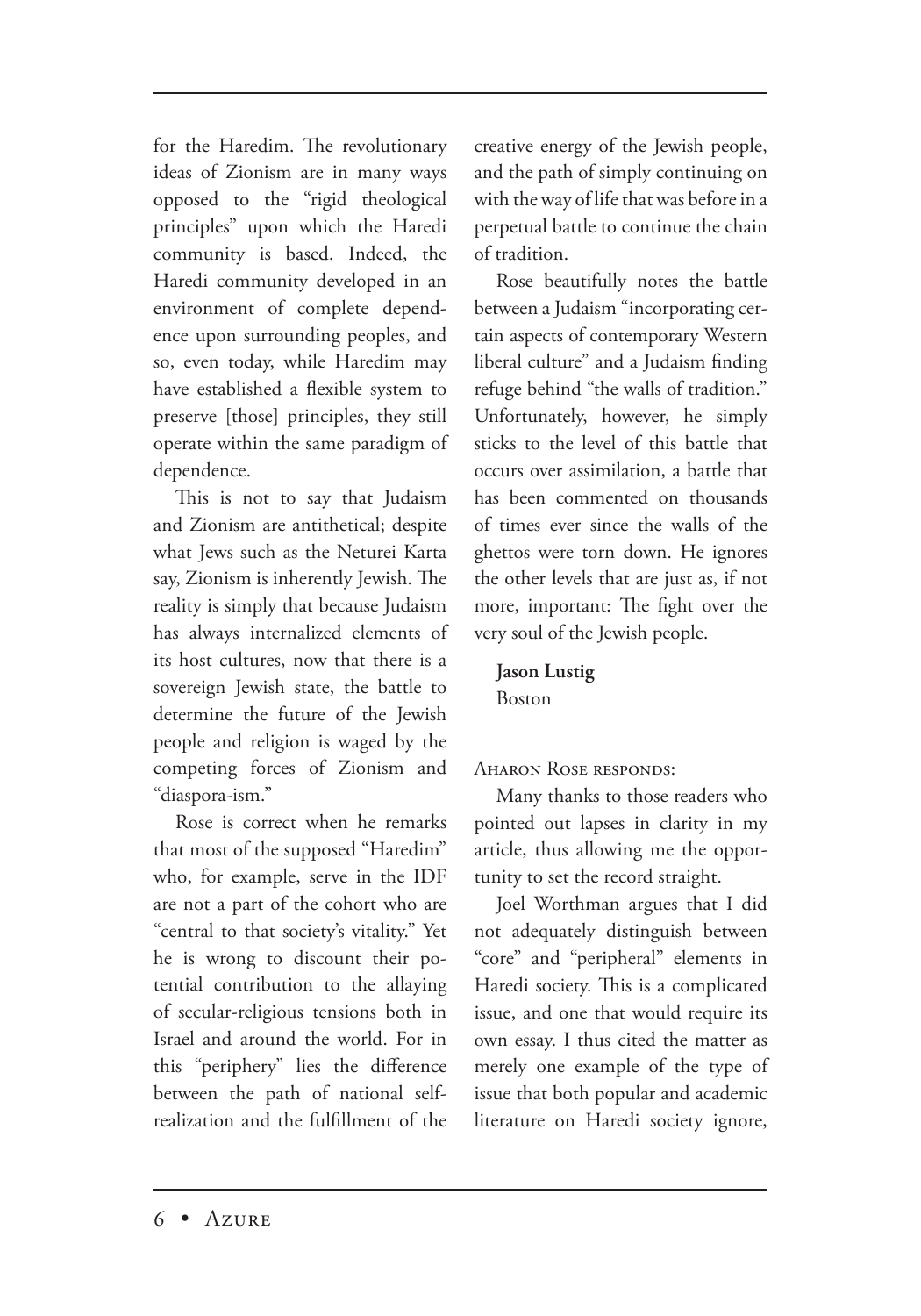thereby obstructing a better understanding of that society. Indeed, the problem is amplified when researchers engage in prognosis of Haredi societal continuity based on the activities of the group's periphery alone.

As to Worthman's comment regarding my inclusion of Lubavitcher and Breslaver Hasidim in the peripheral category, I am not saying anything that has not been said before: The general sentiment, among both "core" Haredim and the secular world alike, is that Lubavitch Hasidism is a separate phenomenon entirely.

Worthman also claims that there is a contradiction between my view of *hozrim bitshuva* (newly religious) as a sign of Haredi vitality, and my including this subgroup as part of the periphery. But I do not see any contradiction: The fact that the Haredi world not only does not intend to disappear from Jewish history, as those who have studied it have forecasted, but in fact has succeeded in courting new recruits is to my mind proof that Haredi vitality is unparalleled.

Worthman also opposes my definition of Haredi values, which strive for perfection and as such are essentially unattainable for the majority of adherents, since the halacha, by definition, is practicable. But the traditional Jewish values espoused by Haredim are drawn more from extrahalachic sources (*musar* and *drashot*) than they are from purely legal works, the former being sources that guide the spiritual development of an individual who wishes to extend himself beyond what is minimally required by halacha.

Moreover, Worthman ignores the two references I made to the philosophy of the Hazon Ish, whom I quoted as legitimizing the status of mediocrity with little hope of achieving perfection, and instead chooses to challenge me based on the Hafetz Haim's preface to *Shmirat Halashon*. Yet this preface is extremely complicated in its effort to move the concept of *lashon hara* out of the world of *musar* (moral teachings), with which it was until then classically associated, and into the realm of halacha.

Also, for whatever reason, Worthman seems to have difficulty getting over my statement that Haredim see themselves as the preservers of ancient Judaism, concluding from this that Haredim should, if this were truly the case, be active supporters of the Temple Mount Faithful. What he misses is that the Haredi connection to ancient Judaism runs via traditional Jewish literature and its exegesis. The question therefore becomes not whether the Haredim are rebuilding the Temple, but whether they continue to preserve the traditional belief in an eventual messianic redemption.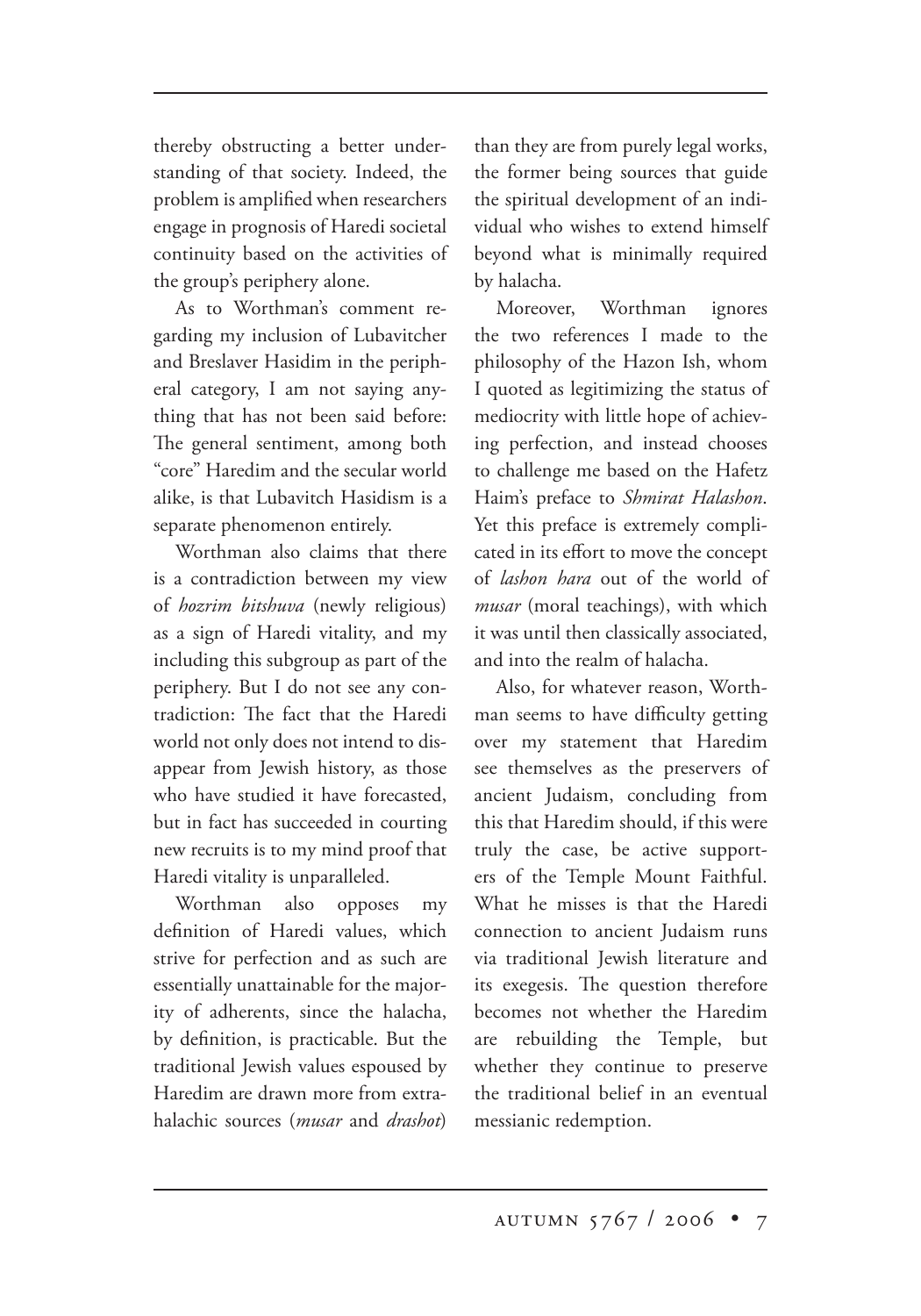Finally, Worthman asks: "Which aspects of [the] past do the Haredim seek to preserve?" My essay did not attempt to break any new ground, only to document the self-awareness of the Haredim as steadfast and consistent keepers of an ancient tradition. It is no secret that the modern Orthodox rivals of Haredi thought are embarrassed by questions as to the extent of tradition-based authority. Do modern Orthodox adherents believe, as is the traditional understanding, that the giving of the Tora at Sinai is a binding historical event? Or do they prefer to see it as an allegory bordering on myth? In the encounter between traditional values, like obedience, family, and education, and modern values, like autonomy, freedom, and individualism, does the modern Jew lean towards tradition when making decisions? For the Haredi Jew, there is no contest; the very strength and essence of the Haredi community lies in the fact that tradition dictates in matters of personal autonomy and modern considerations.

Lipmann Bodoff argues that a Haredi lifestyle is not the only alternative to secularism, since modern Orthodox society offers many of the same advantages as Haredi society, but without its drawbacks. As the Haredim see it, however, the main thing separating the respective camps is not each group's attitude towards nationalism or secular culture (although religious Zionists may believe this to be the case), but rather modern Orthodoxy's lack of commitment to mitzva observance.

In addition, Bodoff challenges my assertion that the Haredim seem to place more importance on the principles of *yeridat hadorot* and *daat tora* than on Maimonides' thirteen, citing an internal contradiction: If each generation has less authority than the previous one, Maimonides' authority to set principles surely supersedes that of our generation. Bodoff, of course, is correct. However, my comment was meant to be part irony and part sociological reflection, and I apologize if I was misunderstood.

Last, Lustig is correct in that the internal Haredi struggles between isolation from the rest of Israeli society on the one hand, and nationalism and the need to influence Israel's future on the other, are among the most important developments in contemporary Jewish history. These struggles have been part of Orthodoxy from its inception, and ultimately will determine the future of Haredi society: Will it see fit to become more culturally involved with broader Israeli society, or will it turn once again inwards?

Lustig intimates that in his view, Haredi society is headed towards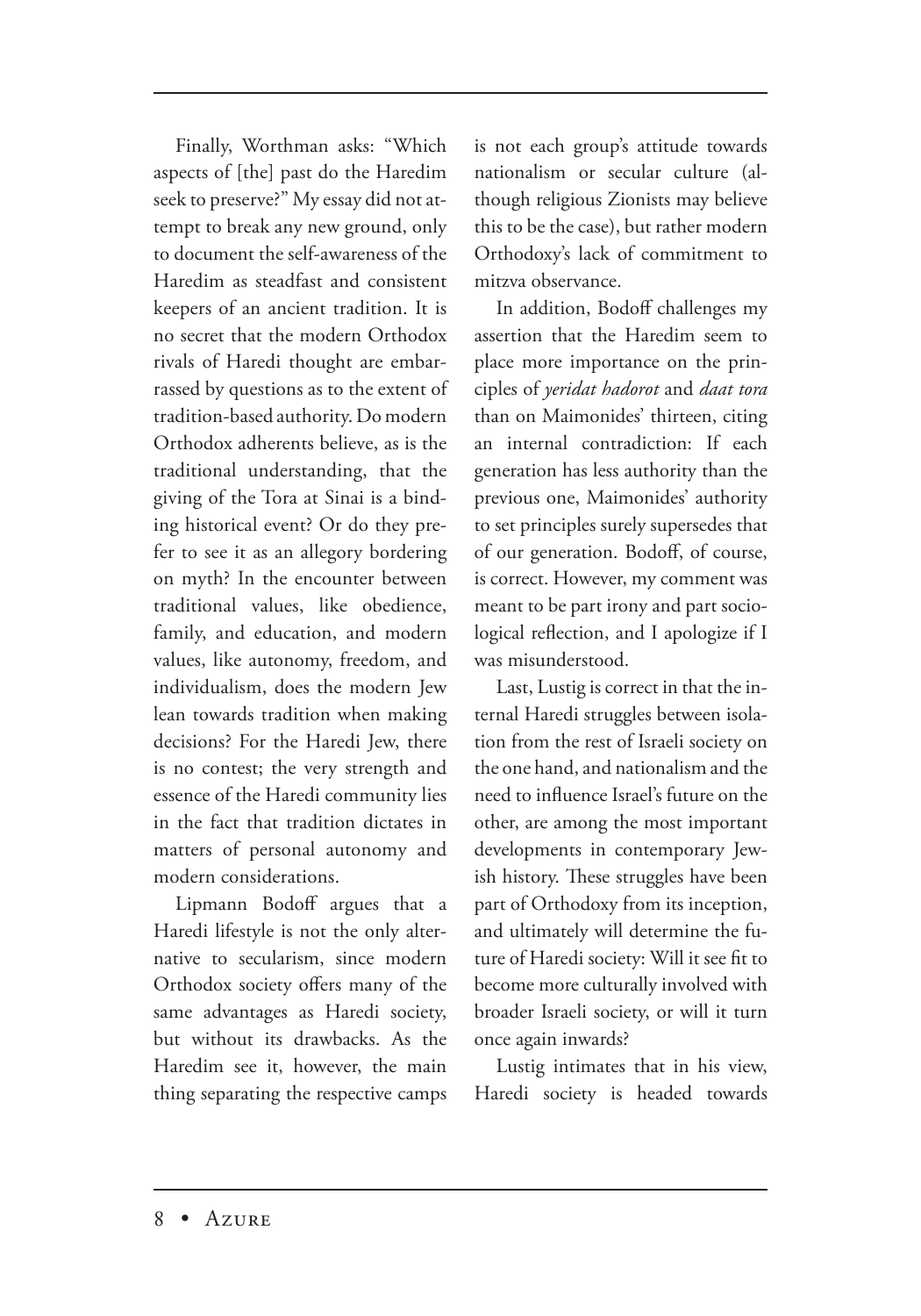greater integration into general Jewish national life, and it seems that he may be correct. At this point, I can only hope that he may convince the editors at Azure to request an article from me on the subject.

#### **Jews and Power**

TO THE EDITORS'

Michael Oren's "Jews and the Challenge of Sovereignty" (Azure 23, Winter 2006) is replete with insights into the Jewish antipathy to power. To underscore Oren's argument, I would adduce the legend of the *golem*. In a sixteenth-century variant of this Jewish folktale, Rabbi Loew of Prague (the Maharal) creates the *golem* to defend the Jewish community against its hostile neighbors. Although the *golem* succeeds in this purpose, its uncontrolled power becomes a danger to the Jews themselves. In the end, the rabbi is forced to turn his creation into dust to ensure his community's safety.

How remarkable and counterintuitive a denouement when one reflects on the beleaguered and defenseless situation of Europe's Jews in that age. But then, one need not reach back into the sixteenth century. The lessons of the twentieth century's seminal event—the Holocaust—are also depressingly misunderstood by many Jews.

One would like to think that the experience of the Holocaust would have infused the Jewish people with a sense of the utter necessity of power for self-preservation. But this is not the case. To many Jews, particularly some residing in the diaspora, the primary lesson of the Holocaust is that *all* manifestations of power are evil, and are therefore to be shunned. Even power wielded to defend oneself, if necessary, is viewed as lamentably necessary.

Have the Jews learned anything at all from their history as powerless victims? I believe some have, and each new day in the existence of the State of Israel is a testament to the comprehension by these Jews that power is required for self-preservation.

Indeed, the State of Israel has restrained the full fury of its *golem*, often at ill-advised cost to itself. But unlike the Maharal, Israel will not turn it to dust, a distinction that Israel's neighbors would be well advised to keep in mind as they seek to indulge their medieval—and, sadly, twentieth-century—fantasies.

**Darren Pinsker** New York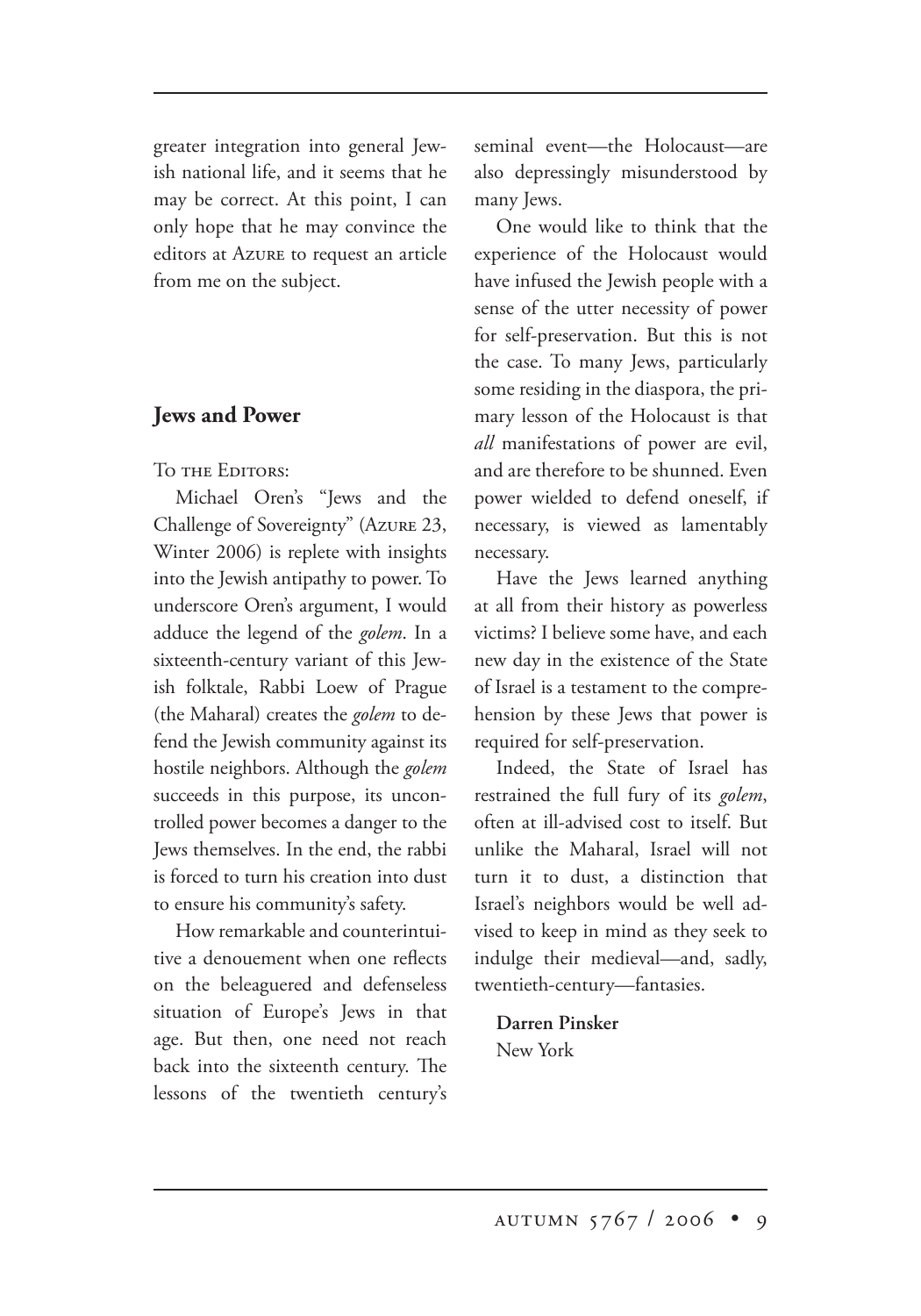TO THE EDITORS:

Michael Oren writes that Jews who built "unauthorized settlements in the territories" essentially subverted the democratic process. This begs the questions: What is the law in Israel on settlements? And if Jews *are* in violation of that law, should they be punished and removed? Finally, should this law apply equally to non-Jews as well?

Last year, a report commissioned by Prime Minister Ariel Sharon and named after its author, Talia Sasson, concluded that outposts were illegal because they did not receive full government authorization. Yet the hundred or so outposts in question are connected to large, established communities and are strategically located. Moreover, they comprise fewer than 2,000 people, mostly young religious families. In contrast, the report did not deal with the more than 100,000 illegally erected Palestinian buildings in Israel—*not* including those in Judea and Samaria.

Sasson held that in order to get authorization, settlements must be approved by a ministerial committee; have a valid zoning plan; be on land owned by the state; and have a municipal boundary set by the regional IDF commander. Settlements that do not meet all four conditions, she concluded, are illegal. These criteria seem clear enough, but the problem is that even those settlements which do not meet all four conditions were in fact built through the involvement of agencies of the state and with approval from the highest levels of government. Indeed, since authorization and approval were implicit when the appropriate government ministries and public institutions, including the Israeli military, were involved, it would seem to make them legal. The outposts are well within the boundaries established for communities, according to building and zoning plans submitted some fifteen years ago, and all outposts in question are built on state land, or land which was purchased and/or unclaimed.

When we add to the mix the fact that there are hundreds of thousands of instances in Israel in which buildings, neighborhoods, and even entire communities were built without full approval, and received it only subsequently, we can only conclude that the dismantling of new outposts and long-established settlements is done *not* because they are illegal, but rather for political and ideological reasons. In fact, the government itself has not taken any decisions on the matter: The appropriate ministerial committee required to determine the settlements' legality has never convened, nor has the Knesset passed any laws or recommendations or the courts issued any rulings. Critics of outposts